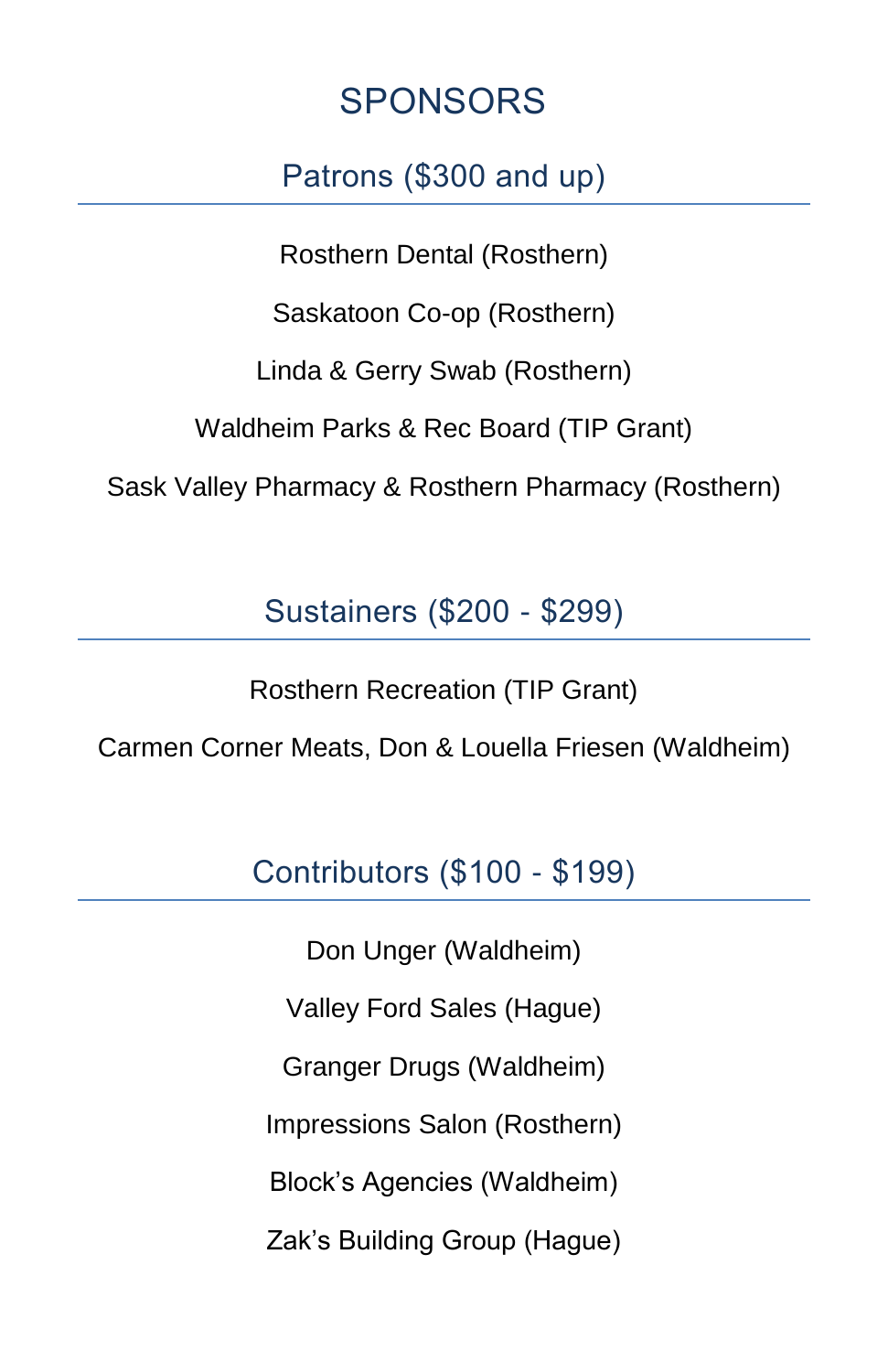Hague Service Center (Hague) Rosthern Agencies (Rosthern) Darka Contracting Ltd. (Hague) Loewen Accounting (Warman) Good Habits Market (Rosthern) Nutrien Ag Solutions (Waldheim) My Mutual Insurance (Waldheim) Friesen's Bigway Foods (Rosthern) Valley Sports & Hardware (Rosthern) DQ Grill & Chill Restaurant (Rosthern) Marianne Kramchynsky JD (Rosthern) Agri-Business Accounting Inc. (Hague) Laird Manufacturing Corporation (Laird) Saskatoon Symphony Orchestra (Saskatoon) Prairie Padgett Tax & Accounting Ltd. (Rosthern) Rosthern Junior College High School (Rosthern) Doug Bienia Veterinary Services Professional Corp. (Hague)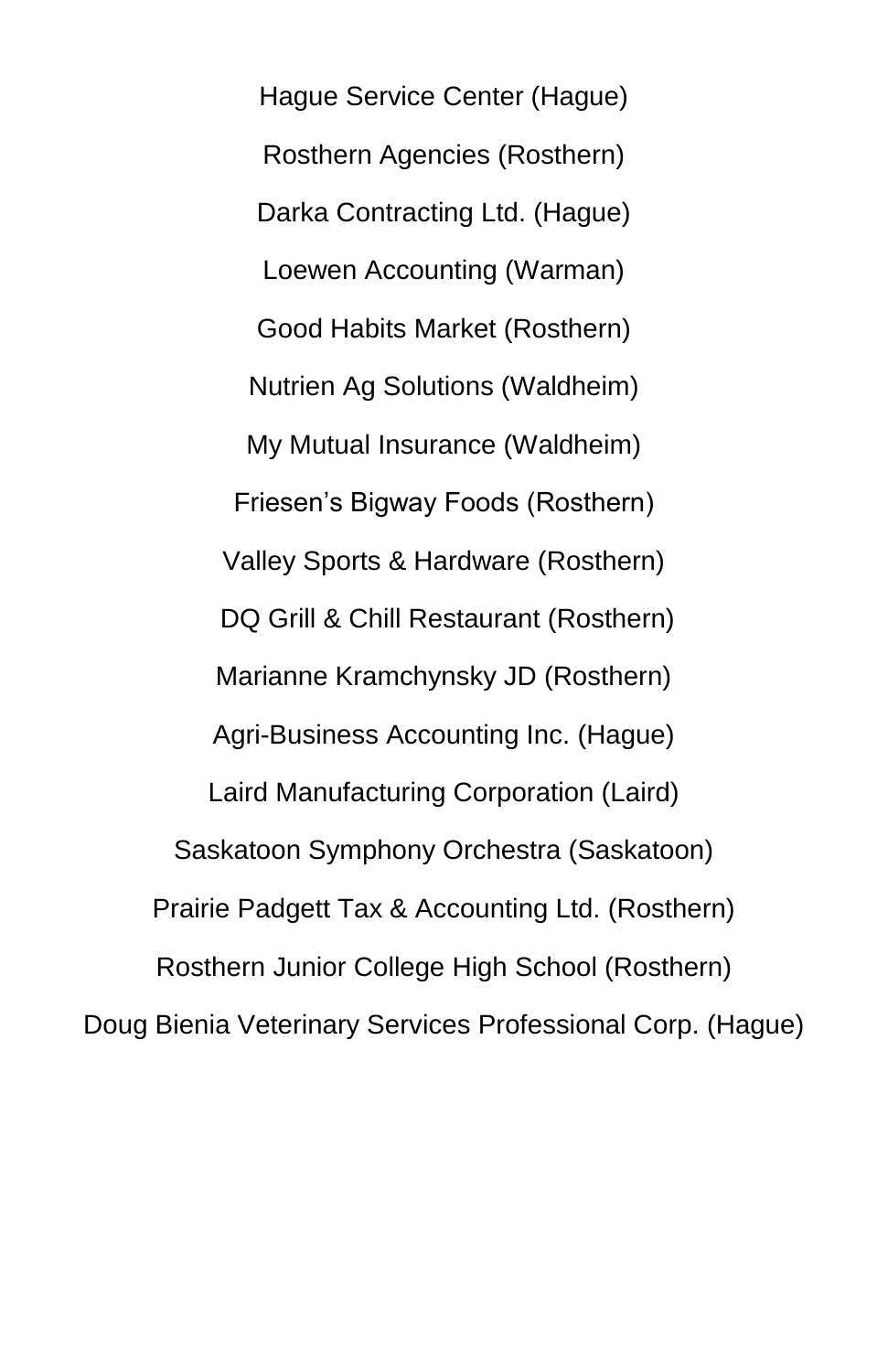#### Enthusiasts (\$50 - \$99)

Team Fuel (Laird) New Vision Agro (Hague) Marvin's Gardens (Waldheim) Walter Agencies Ltd. (Rosthern) Terry's Auto Repair (Waldheim) David Jahnke, Barrister & Solicitor (Waldheim)

## Friends (Up to \$49)

Station Arts Centre (Rosthern)

### Door Prizes

Refuge Coffee (Warman) Staging Canadell (Humboldt) Station Arts Centre (Rosthern) Lil Bean Ice Cream (Rosthern) Hague Service Center (Hague) Saskabush Outdoors (Rosthern) Carmen Corner Meats (Waldheim) DQ Grill & Chill Restaurant (Rosthern)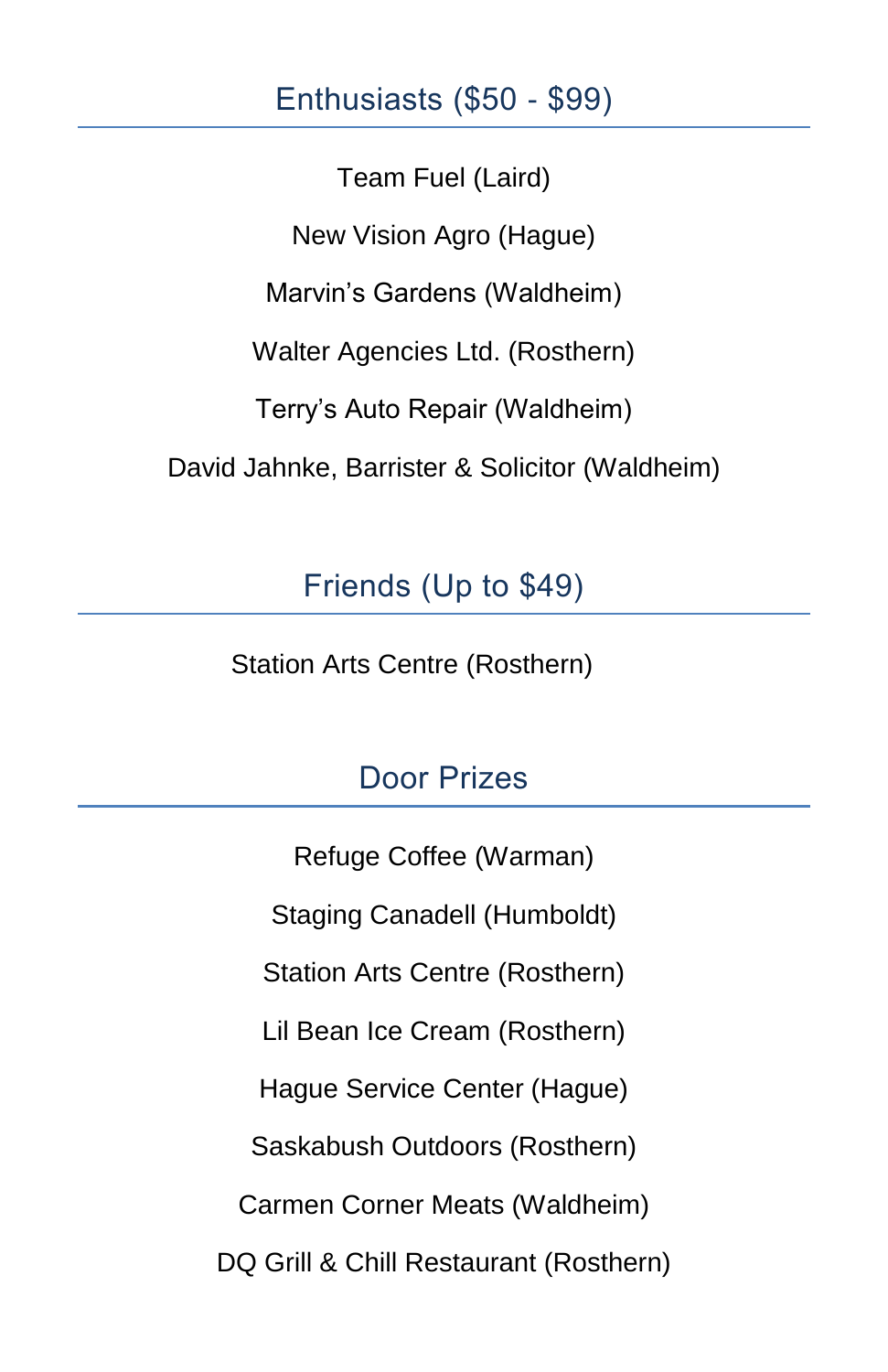# AWARDS, TROPHIES & SCHOLARSHIPS

## Individuals & Families

Peter Hooge Susan Goerz Swab Family Myrna Wiebe Irma Lehmann Elaine Janzen Barbara Nickel Rodney Janzen Audrey Watson Rosemary Slater Amanda Osmond MacMillan Family Ken & Anna Kroeker Rebecca Isaak & family Louella Klassen Friesen Robert E. & Marion Regier